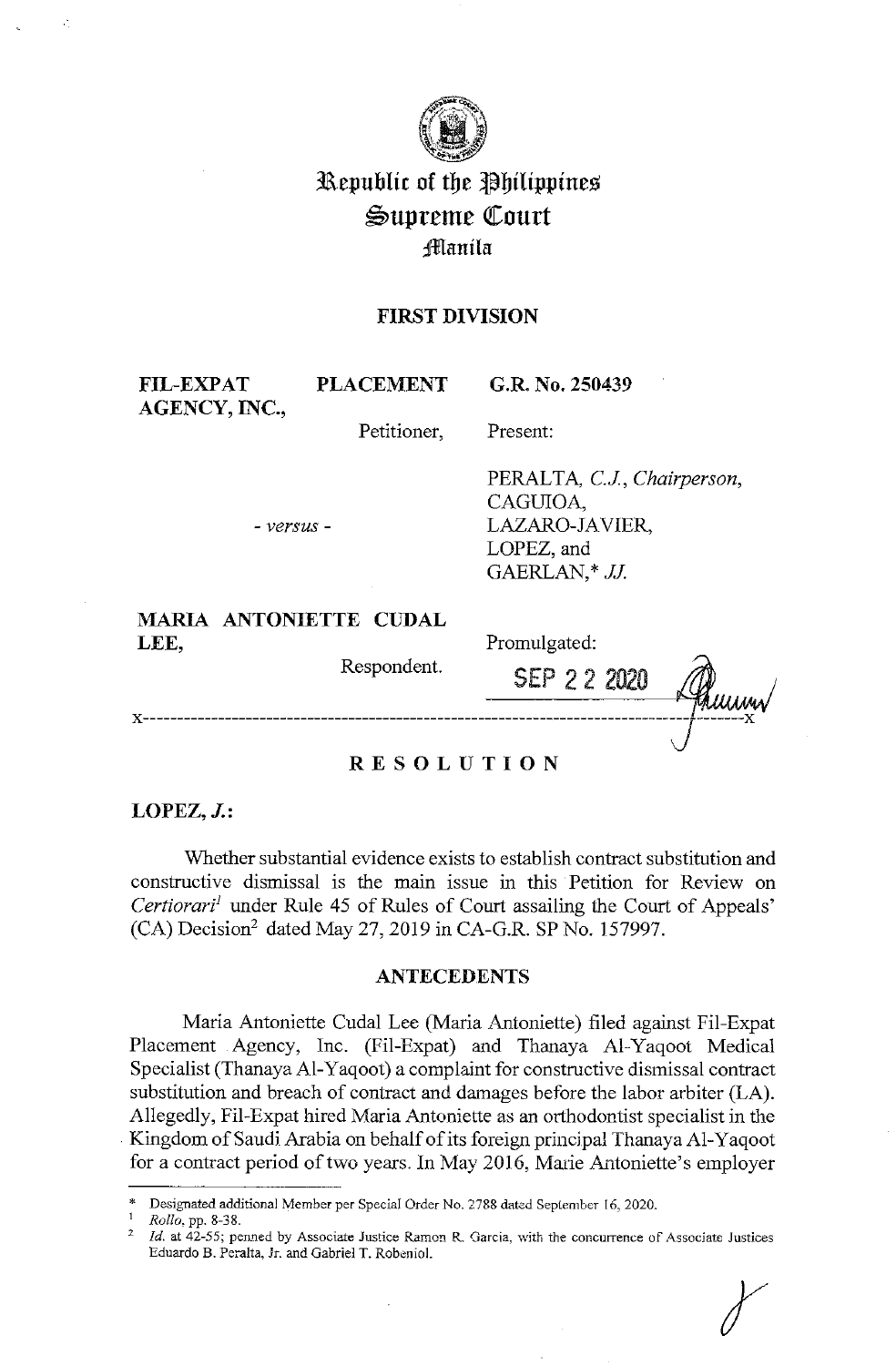•

r

asked her to sign a document written in Arabic and wanted her to agree that only half of the stipulated salary would be declared to the Kingdom of Saudi Arabia (KSA) government for insurance purposes. Maria Antoniette was hesitant but eventually signed the document using a different signature. Thereafter, the employer repeatedly forced her to execute a new employment contract. Maria Antoniette refused but the employer subjected her to varied forms of harassment. She was given additional duties, and was threatened to deduct 10,000 Saudi Riyal from her salary. She was even told to move out of her accommodation. Worse, the employer attempted on making sexual advances on her, and showed no concern when she suffered a severe allergic reaction to latex surgical gloves. On June 24, 2016, Maria Antoniette was repatriated.<sup>3</sup>

In contrast, Fil-Expat claimed that Maria Antoniette was not maltreated. The Philippine Overseas Labor Office Local Hire together with Fil-Expat's representative visited Maria Antoniette in her workplace. They observed that Maria Antoniette has no swollen hands and bleeding blisters. There was also no evidence of additional duties or sexual abuse. In fact, Maria Antoniette did not complain of any physical harm or untoward lncident with her employer, except for that her employer's representative shouted at her. Fil-Expat explained that it is normal for Arab people to talk in a loud voice. Moreover, there was no contract substitution. Fil-Expat admitted that Maria Antoniette was asked to sign a new employment contract. Yet, this was only due to Maria Antoniette's refusal to give a copy of her contract and diploma, which must be submitted to the KSA Ministry of Health. Also, Maria Antoniette was not threatened with salary deduction but merely explained to her that the employer will be fined for that amount should it fail to submit a copy of the contracts to the government.<sup>4</sup> Fil-Expat argued that Maria Antoniette's case could hardly be construed as one of constructive dismissal as it was her own decision to discontinue her contract. Lastly, Maria Antoniette's employer even requested her to stay for two more months until her replacement arrives.<sup>5</sup>

On April 13, 2018, the LA held that Fil-Expat and Thanaya Al-Yaqoot are guilty of breach of contract and constructive dismissal, $<sup>6</sup>$  thus:</sup>

**WHEREFORE,** premises considered, respondents are found guilty of breach of contract and constructive dismissal. Accordingly, respondents, except Mark Amielle De Ocampo, are hereby ordered to jointly and severally pay complainant the following:

(a) salary equivalent to [the] unexpired portion of her contract from June 23, 2016 to December 3, 2017 at its peso equivalent at the time of payment:

 $\frac{5}{6}$  *Id.* at 72-75.

<sup>1</sup>d. at 108-156; Position Paper dated July 11, 2017 and Affidavit dated July 11, 2017.

*Id.* at 157-164; Reply (to the Complainant's Position Paper) dated August 11, 2017.

<sup>6</sup>*id.* at 235-258.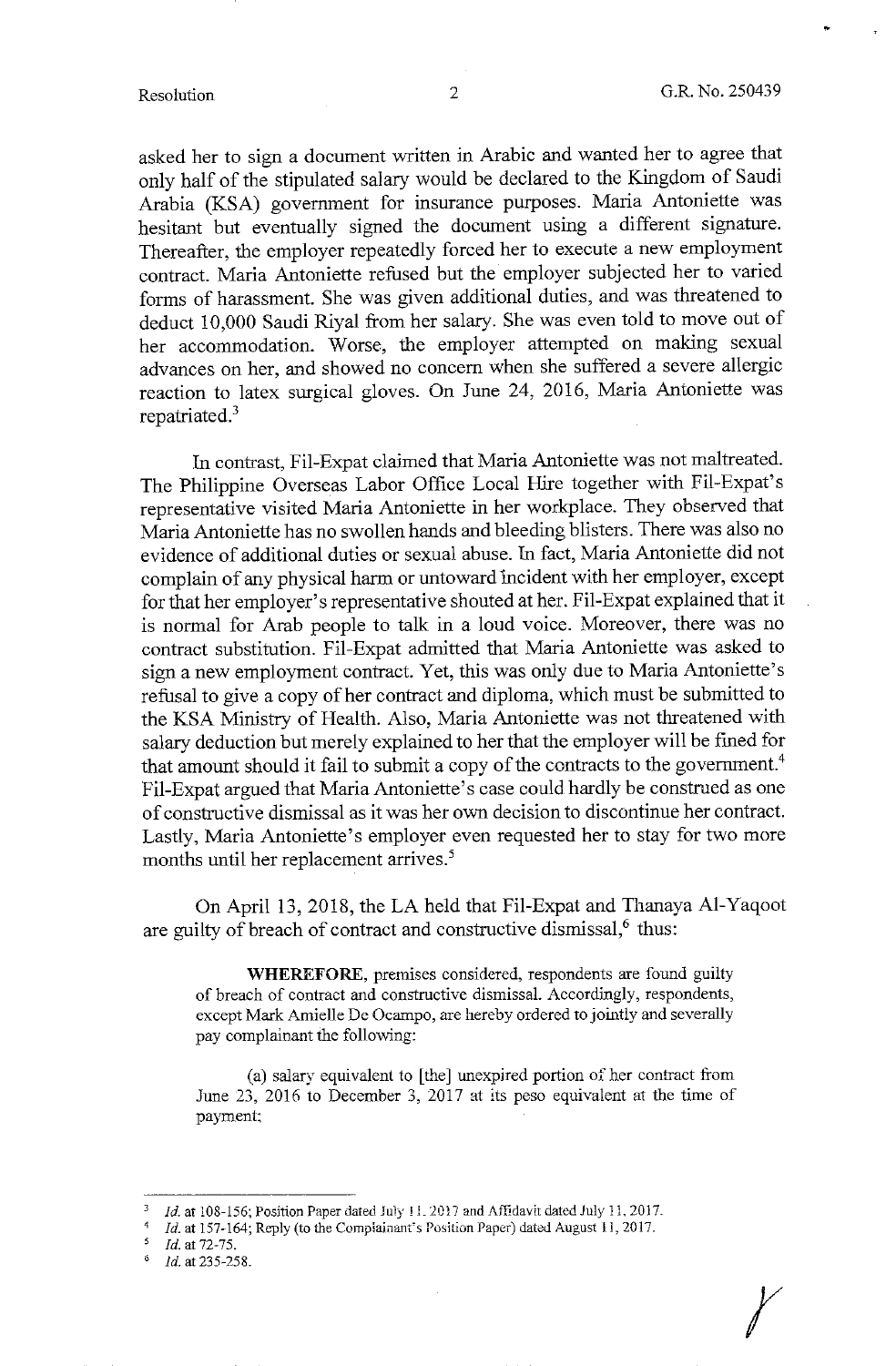(b) unpaid salary of 14,666 SR at its peso equivalent at the time of payment;

(c) refund of placement fee in the amount of  $3,637.75 \text{ SR}$ ;

( d) cost of transporting her personal belongings amounting to 3,560 SR at its peso equivalent at the time of payment;

(e) moral damages of P20,000.00;

(f) exemplary damages of  $P10,000.00$ ;

(g) attorney's fees equivalent to 10% of the total award; and

(h) interest of 6% per annum reckoned from the finality of this Decision.

**SO ORDERED.<sup>7</sup>**(Emphases in the original.)

Dissatisfied, Fil-Expat and Thanaya Al-Yaqoot appealed to the National Labor Relations Commission (NLRC). On June 27, 2018, the NLRC reversed the arbiter's findings, and ruled that there was no breach of contract and constructive dismissal.<sup>8</sup> There was no contract substitution since there was no intention on the part of the foreign employer to prejudice Maria Antoniette in the execution of the new employment contract. There is also no constructive dismissal because there is no evidence that Maria Antoniette's continued employment was rendered impossible, unreasonable or unlikely, *viz.:* 

Explicitly, from the Report of the one who conducted an investigation regarding the circumstances surrounding the incident of contract substitution, it becomes very clear that THERE WAS NONE. Contract substitution if it had taken place is an illegal activity pursuant to R.A. 8042 as amended by R.A. 10022. Under No. 1) it is made illegal ifthere is an intention to prejudice the worker.

**Where the purpose however, is to comply with a foreign law requirement both for the protection of the worker and the employer from Saudi Labor [l]nspection then there could be no violation.** Finally, since complainant furnished the investigator of a copy of her contract, there was no longer any need for complainant to accomplish another form for submission to Saudi authorities - Health and Labor.

On the claim that there is constructive dismissal, there is no evidence that complainant's continued employment was rendered impossible, unreasonable or unlikely or that complainant was treated with discrimination, insensibility or disdain. $9$  (Emphasis supplied.)

Aggrieved, Maria Antoniette elevated the case to the CA through a petition for *certiorari* docketed as CA-G.R. SP No. 157997. On May 27, 2019,

Id. at 361.

*t* 

<sup>7</sup>*Id.* at 257-258.

*Id.* at 335-351; Decision dated June 27, 2018; and pp. 364-365, Resolution dated August 15, 2018.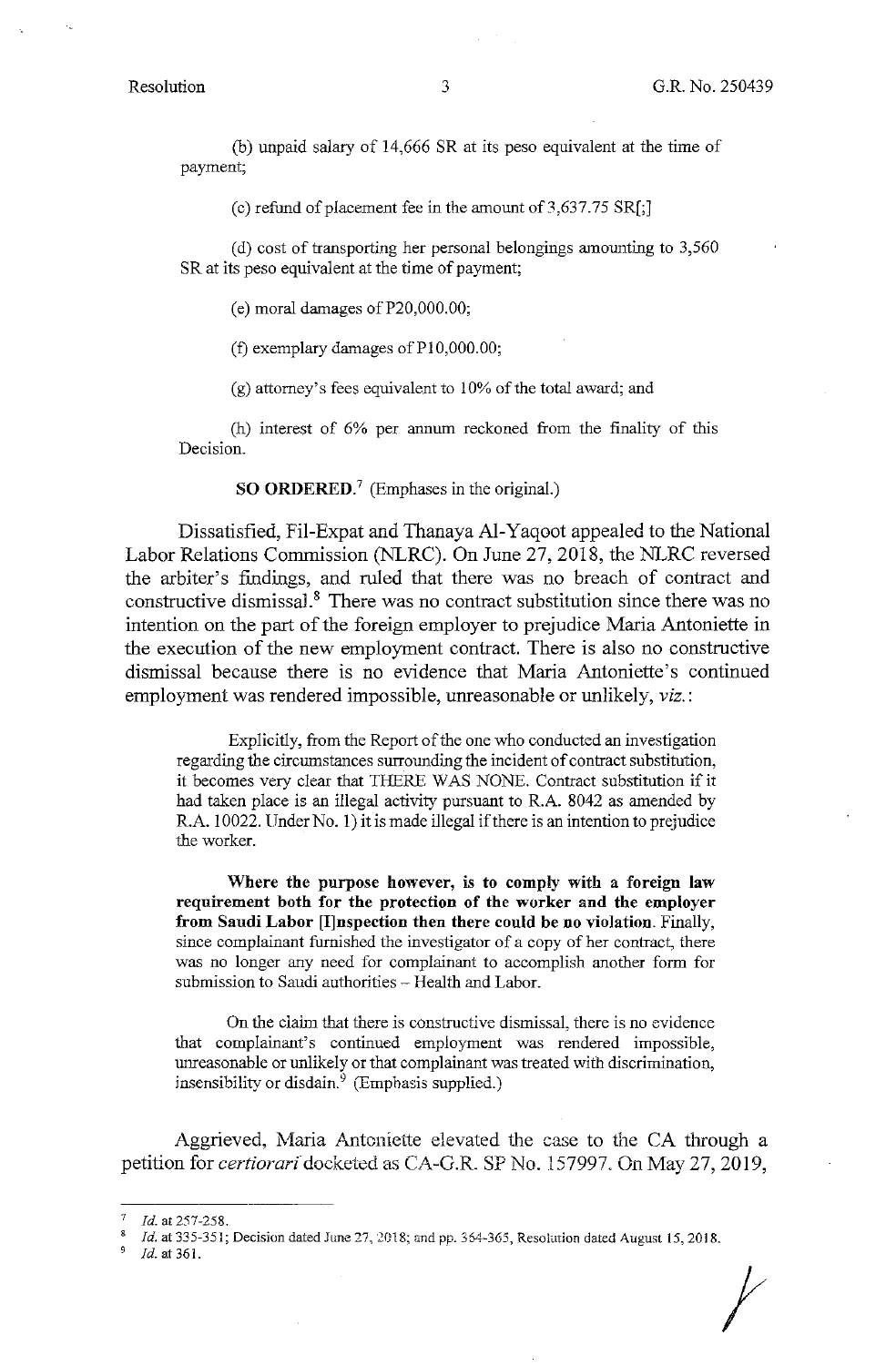the CA reinstated the Decision of the LA, and found substantial evidence that the foreign employer attempted to force Maria Antoniette into signing a new employment contract. It stressed that the attempt to commit contract substitution should be punished in order to avoid repetition. It also held that Maria Antoniette was compelled to seek repatriation because her employment became intolerable as she suffered verbal and psychological abuses after she refused to sign the new contract. Fil-Expat sought reconsideration but was denied.<sup>10</sup> Hence, this recourse.<sup>11</sup>

#### **RULING**

In labor cases, the CA is empowered to evaluate the materiality and significance of the evidence alleged to have been capriciously, whimsically, or arbitrarily disregarded by the NLRC in relation to all other evidence on record. The CA can grant the prerogative writ of *certiorari* when the factual findings complained of are not supported by the evidence on record; when it is necessary to prevent a substantial wrong or to do substantial justice; when the findings of the NLRC contradict those of the LA; and when necessary to arrive at a just decision of the case. 12 To make this finding, the CA necessarily has to view the evidence to determine if the NLRC ruling had substantial basis. <sup>13</sup> Verily, the CA can examine the evidence of the parties since the factual findings of the NLRC and the LA are contradicting. Indeed, this Court has the same authority to sift through the factual findings of both the CA and the NLRC in the event of their conflict.<sup>14</sup> This Court is not precluded from reviewing the factual issues when there are conflicting findings by the CA, the NLRC, and the LA.<sup>15</sup>

Here, we find no error on the part of the CA in reversing the findings of the NLRC. The substitution or alteration of employment contracts is listed as a prohibited practice under Article 34(i) of the Labor Code.<sup>16</sup> Indeed, "[t]o *substitute or alter to the prejudice of the worker, employment contracts approved and verified by the Department of Labor and Employment from the time of actual signing thereof by the parties up to and including the period of the expiration of the same without the approval of the Department of Labor and Employment*" – is considered an act of "illegal recruitment" under Section 6(i) of Republic Act No. 8042. <sup>17</sup>

ل<br>ويا 1999 كان

*t* 

<sup>10</sup> *Id.* at 58-59.

<sup>11</sup> *Id.* at 8-38.

<sup>12</sup>*Paredes v. Feed the Children Phils., Inc.,* 769 Phil. 418. 434 (2015), citing *Univac Development, Inc. v.*  Soriano, 711 Phil. 516, 525 (2013)

<sup>13</sup>*Id.,* citing *Diamond Taxi v. Llamas, Jr.,* 729 Phii. 364. 376 (2014).

<sup>&</sup>lt;sup>14</sup> *Id.* at 435, citing *Pepsi-Cola Products Philippines, Inc. v. Molon, 704 Phil. 120, 133 (2013).*<br><sup>15</sup> *Id.*, citing *Plastimer Industrial Corporation v. Gopo*, 658 Phil. 627, 633 (2011).

<sup>&</sup>lt;sup>16</sup> ART. 34. *Prohibited Practices.* -- It shall be unlawful for any individual, entity, licensee, or holder of authority:

<sup>(</sup>i) To substitute or alter employment contracts approved and verified by the Department of Labor from the time of actual signing thereof by the parties up to and including the periods of expiration of the sanie without the approval of the Secretary of Labor[.]

<sup>&</sup>lt;sup>17</sup> THE MIGRANT WORKERS AND OVERSEAS FILIPINO ACT OF 1995; approved on June 7, 1995, as amended by RA No. 10022; lapsed into law on March 8, 2010; *Princess Joy Placement & General Services, Inc. v. Bina/la* (Resolution), 735 Phil. 270,283(2014).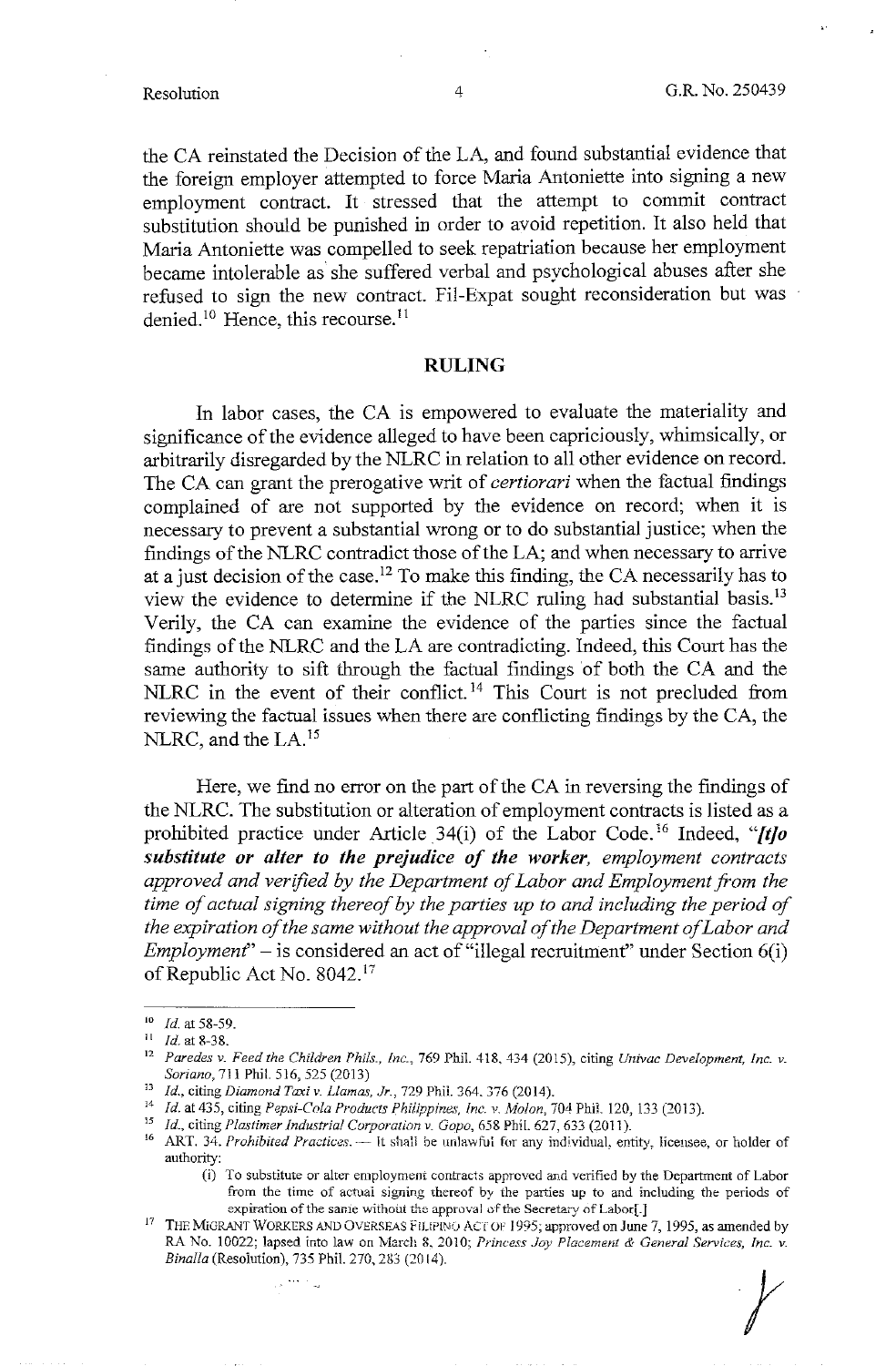Fil-Expat claimed that there was no contract substitution because Maria Antoniette did not sign any document. Hence, there is no second contract. Admittedly, the foreign employer attempted to make Maria Antoniette sign a new contract but it was not intended to prejudice her. The purpose was only to secure a signed contract as required by the KSA's Ministry of Health and to device a uniform contract for all the employees. On this postulate, the NLRC agreed with Fil-Expat and ruled that *"[w]here the purpose, however, is to comply with a foreign law requirement both for the protection of the worker and the employer from Saudi Labor Inspection then there could be no violation."* Yet, this unsympathetic stance shows that the NLRC ignored a clear affront against an Overseas Filipino Worker (OFW) and it was only proper for the CA to step in and rectify this grave abuse of discretion.

The employer's claim that the new contract was for uniformity and was not intended to alter the terms of the original contract is implausible. It is illogical to require Maria Antoniette to sign a second contract if it would only restate the contents of the Philippine Overseas Employment Administration (POEA)-approved employment contract, which incidentally, already included an Arabic translation of the agreed terms and conditions between the employee and the foreign employer. As the CA aptly observed:

Private respondents also argued that petitioner was asked to sign a new employment contract because she failed to furnish her foreign employer with a copy of the POEA-approved Standard Employment Contract. This is baffling to say the least. Petitioner started working at the Thanaya Al-Yaqoot Medical Specialist Clinic on December 8, 2015. It was on May 22, 2016 or five months after that she was asked by the foreign employer to sign a new employment contract. It **is quite unbelievable then that petitioner was allowed to work at the clinic without the foreign employer having a copy of the POEA-approved employment contract. Even assuming for the nonce that petitioner failed to provide her foreign employer with a copy of the POEA-approved contract, the latter could just easily request a copy of the same from private respondent Fil-Expat, petitioner's recruitment agency.** 

As regards private respondents' asseveration that the purpose of the new employment contract was to comply with the foreign labor law requirement, suffice it to state that **the records are bereft of any evidence to show the specific foreign law requiring another employment contract for overseas Filipino contract workers apart from the POEA-approved Standard Employment Contract which was designed primarily for the workers' protection and benefit. <sup>18</sup>**(Emphases supplied.)

Similarly, we reject Fil-Expat's contention that the mere attempt in contract substitution should not be considered illegal if the signing of the second contract was not consummated. ln *PHJLSA international Placement & Services Corp. v. Secretary of Labor & Employment,* 19 the recruitment agency was found guilty of two counts of prohibited contract substitution, even though

 $\chi$ 

<sup>&</sup>lt;sup>18</sup> *Rollo*, p. 53.<br><sup>19</sup> 408 Phil. 270 (2001).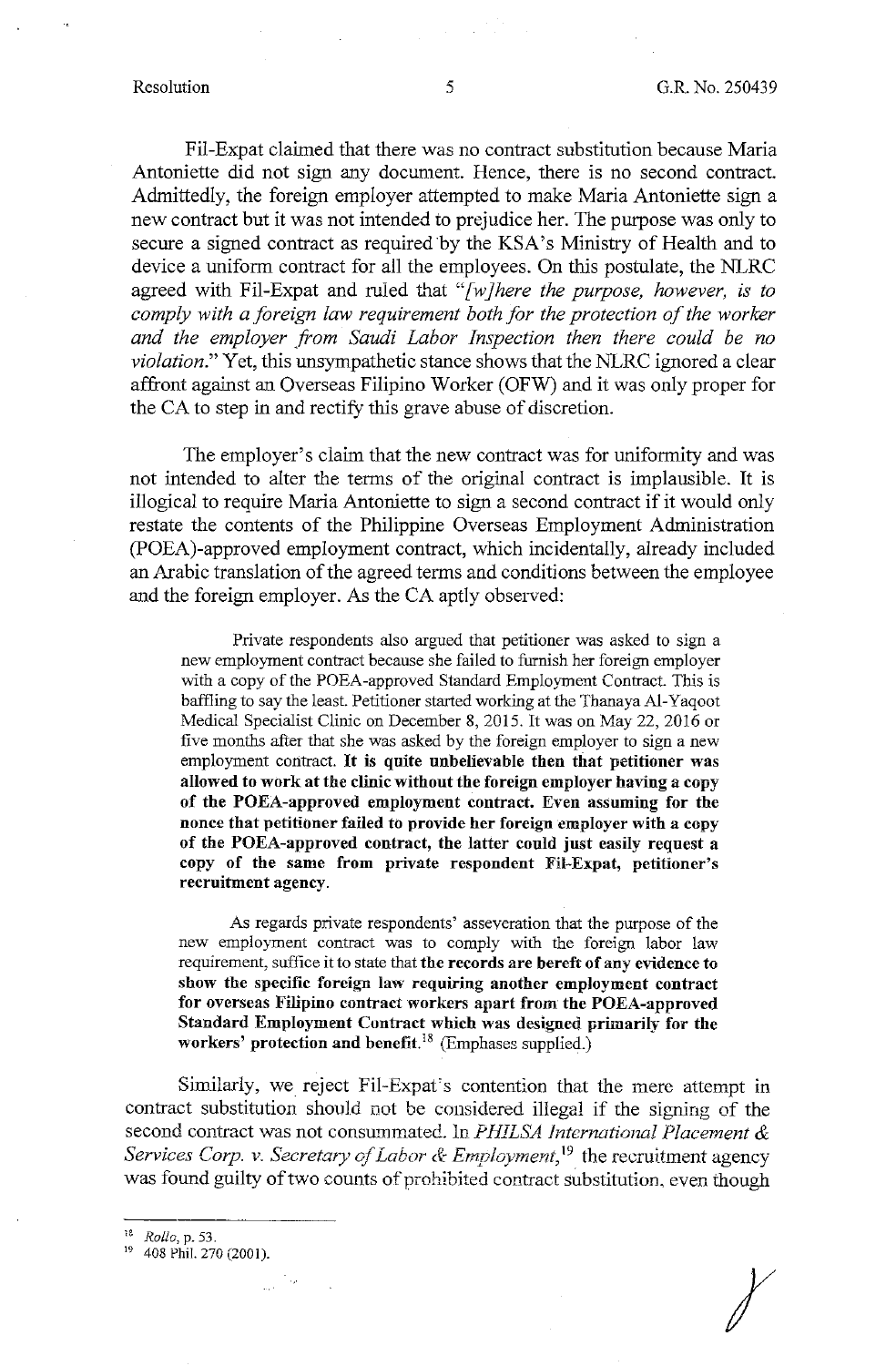the workers refused the second attempt to compel them to sign another contract. In that case, the Court quoted with approval the POEA's findings that the OFW's refusal to sign does not absolve the agency from liability and the mere intention to commit contract substitution should not be left unpunished.

Anent the issue of constructive dismissal, we reiterate that the law recognizes situations wherein the employee must leave his or her work to protect one's rights from the coercive acts of the employer. The employee is considered to have been illegally terminated because he or she is forced to relinquish the job due to the employer's unfair or unreasonable treatment. The test of constructive dismissal is whether a reasonable person in the employee's position would have felt compelled to give up his position under the circumstances.20 In this case, we find that Maria Antoniette was constructively dismissed. Despite the seeming benevolence of the foreign employer in providing housing accommodation and other benefits to its medical employees, the evidence shows that Maria Antoniette was singled out and verbally intimidated after she refused to sign the second employment contract.

Fil-Expat tried to simply brush aside Maria Antoniette's complaint saying that she was being overly sensitive given that Arab people are known for their loud voices. This is absurd if not downright insulting. Surely, OFWs, especially the medical professionals working abroad, could discern a loud voice from abusive language. As the CA succinctly held:

Further aggravating the foreign employer's intent to commit contract substitution, **petitioner was made to suffer verbal and psychological abuse and threat from her employers on account of her refusal to sign the new employment contract.** As narrated in detail by petitioner, **she was threatened by her employer Dr. Mohammad Al-Qarni that "she will see hell" if she will inform the Philippine embassy about the situation she is**  in. **She was also threatened that her salary will be reduced as penalty for her refusal to sign the new contract. Petitioner was also constantly harassed and pressured into signing the new employment contract even in the middle of work. She was humiliated in front of her co-workers and her employer's relatives and friends. Her foreign employer also showed no concern when she reported that she is suffering from severe allergic reaction to latex surgical gloves causing her hands to swell and have blisters.** Such oppressive working condition had even impelled petitioner to seek assistance from the Philippine Embassy and Consulate Officials in Saudi Arabia, as well as from the media, regarding her situation. $^{21}$  (Emphasis supplied.)

Taken together, these circumstances were sufficient indications of the foreign employer's bad faith, hostility, and disdain toward Maria Antoniette. While there was no formal termination of her services, Maria Antoniette's continued employment was rendered unlikely and unbearable amounting to constructive dismissal. She was left without any option except to quit from her

*(* 

<sup>20</sup>*Gilles v. CA;* 606 Phil. 286, 306 (2009); *A1adrigc:lefos* v. *(Jcminilou Trucking Service,* 595 Phil. 1153, 1157 (2008). 21 *Rollo,* p. 53.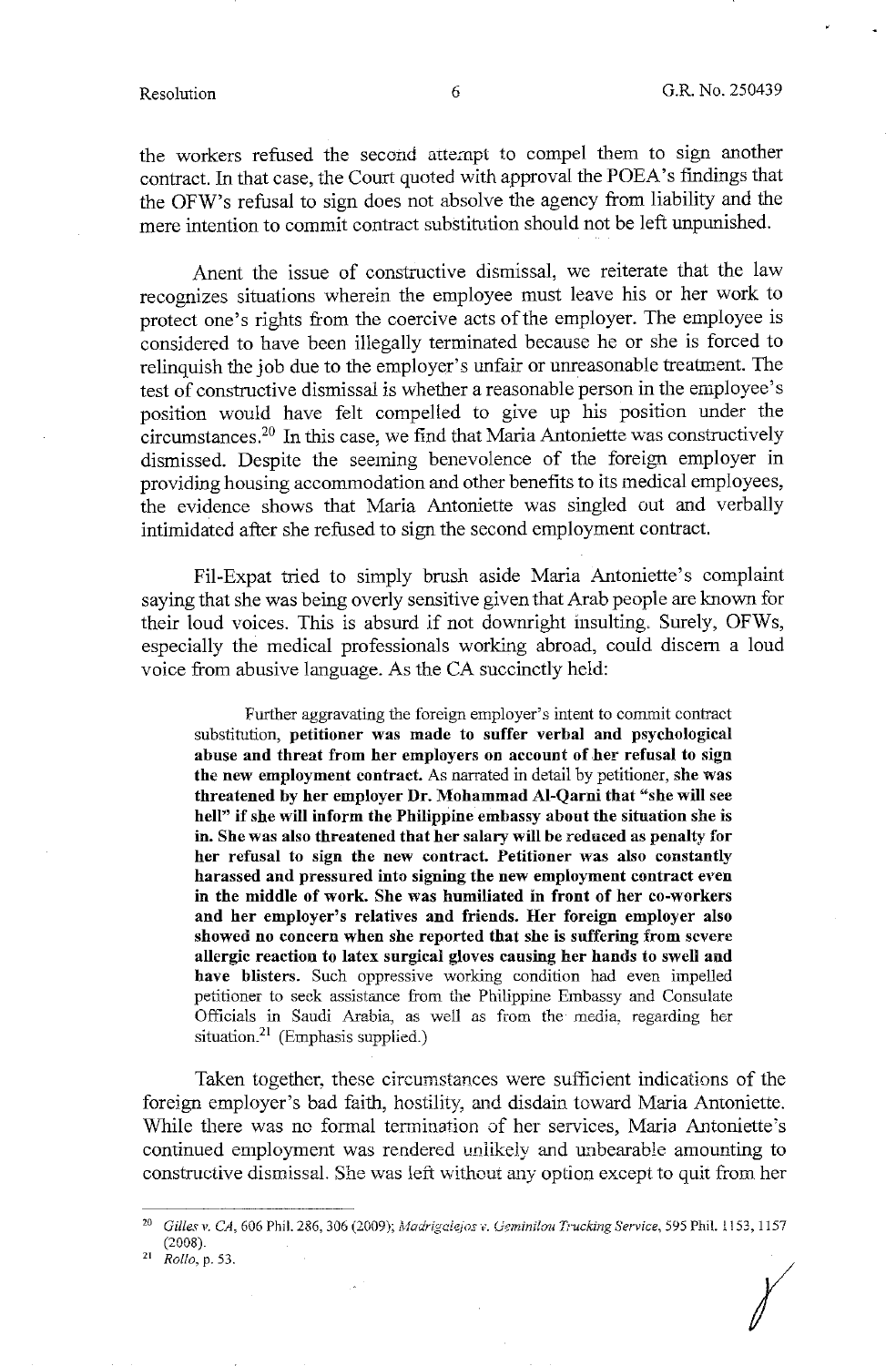job.

**FOR THESE REASONS,** the petition is **DENIED.** The Court of Appeals Decision dated May 27, 2019 in CA-G.R. SP No. 157997 is AFFIRMED.

**SO ORDERED.** 

ciate Justice

**WE CONCUR:** 

**DIOSDADO M. PERALTA** *Chief* Vustice *Chairperson* 

FREDO **BENJAMIN S. CAGUIOA** sociate\ Justice

AMY C. O-JAVIER AZAR

Associate Justice

 $\overline{\phantom{a}}$ SAMUEL H. GAERLAN *Associate Justice*